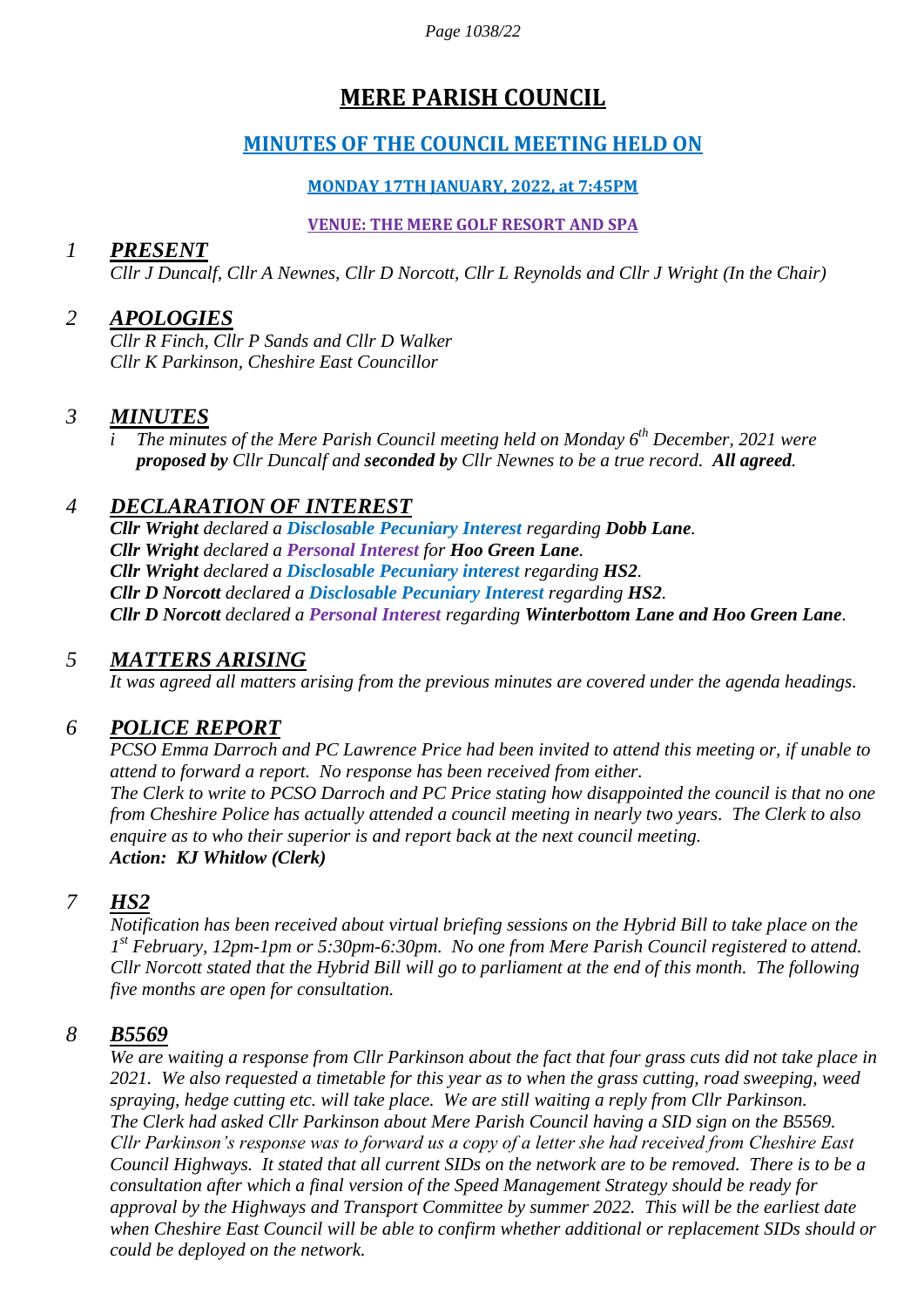#### *Page 1039/22*

*Cllr Newnes reported he had spoken with Esther McVey MP to see if she had anything to update us on after she had written to Cheshire East Council. Cllr Newnes has now received a letter from Esther McVey MP asking for Mere Parish Council's comments. Cllr Newnes to write a response which the Clerk will then forward to Esther McVey MP. Action: Cllr Newnes and KJ Whitlow (Clerk)*

#### *9 MANCHESTER AIRPORT*

*Advance notice has been received from the airport of temporary changes to operations for Runway One works scheduled for 2022. Cllr Reynolds stated she will be attending a zoom meeting with the airport this coming Friday. A report will be forwarded to the Clerk which will then be forwarded to all Mere Parish Councillors.*

### *10 WINTERBOTTOM LANE AND HOO GREEN LANE*

*The Clerk to ask Cllr Parkinson what happened with regards to a sign at Goodier Green Farm saying to lane will be closed on the 14th January for five days, as the sign was taken down two days before the 14th January and nothing has happened.*

*(Action: KJ Whitlow (Clerk)*

#### *11 LITTER BINS*

*Cllr Parkinson was not present to provide any progress report about the possibility of an additional third bin.*

#### *12 LITTLE MERE*

*Cllr Sands was not present to give an update as to whether he has spoken with someone living in the Mere circle about who is responsible for the waterway Little Mere.*

#### *13 SPEEDING*

*Cllr Walker was not present to give an update about the training to use a speed gun.*

## *14 THE QUEEN'S PLATINUM JUBILEE BEACONS – 2<sup>ND</sup> JUNE 2022*

*Cllr Wright has spoken with Mr Greenway from The Mere and Tabley Community Club. There is to be a meeting tomorrow night at the club which Cllr Reynolds and Cllr Newnes will attend. They will report back to the council at the next meeting in March.*

*Cllr Wright to telephone Mr Greenway to confirm that Cllr Reynolds and Cllr Newnes will be attending the meeting.*

*Action: Cllr Wright*

#### *15 PARISH MAINTENANCE*

*Mr Fenton has provided a quote for cutting the tree branches on the A50 (£220). He has also provided a quote for spraying the docks at Mere Traffic lights in spring (£75). Cllr Norcott proposed the council accept the quotes. Cllr Newnes seconded. All agreed.*

*Mr Fenton has also forwarded an invoice for grass cutting with in Mere Parish during 2021 at a fee of £1368.00. Mr Fenton informs the council that his fee will increase in 2022. We usually have five grass cuts during the year at £180 each. This will increase to £230 per cut. At the cenotaph we usually have sixteen cuts at £15 each time. In 2022 this will increase to £23 per cut.*

*Cllr Newnes proposed that Mere Parish Council accept the increase and ask Mr Fenton to provide our parish maintenance for 2022. Seconded by Cllr Duncalf. All agreed.*

*Cllr Duncalf commented that last year the daffodil and snowdrops around the cenotaph were mown once they had finished flowering. The result being only a very poor display showed the following year. The Clerk to ask Mr Fenton not to mow over them his year.*

*Action: KJ whitlow (Clerk).*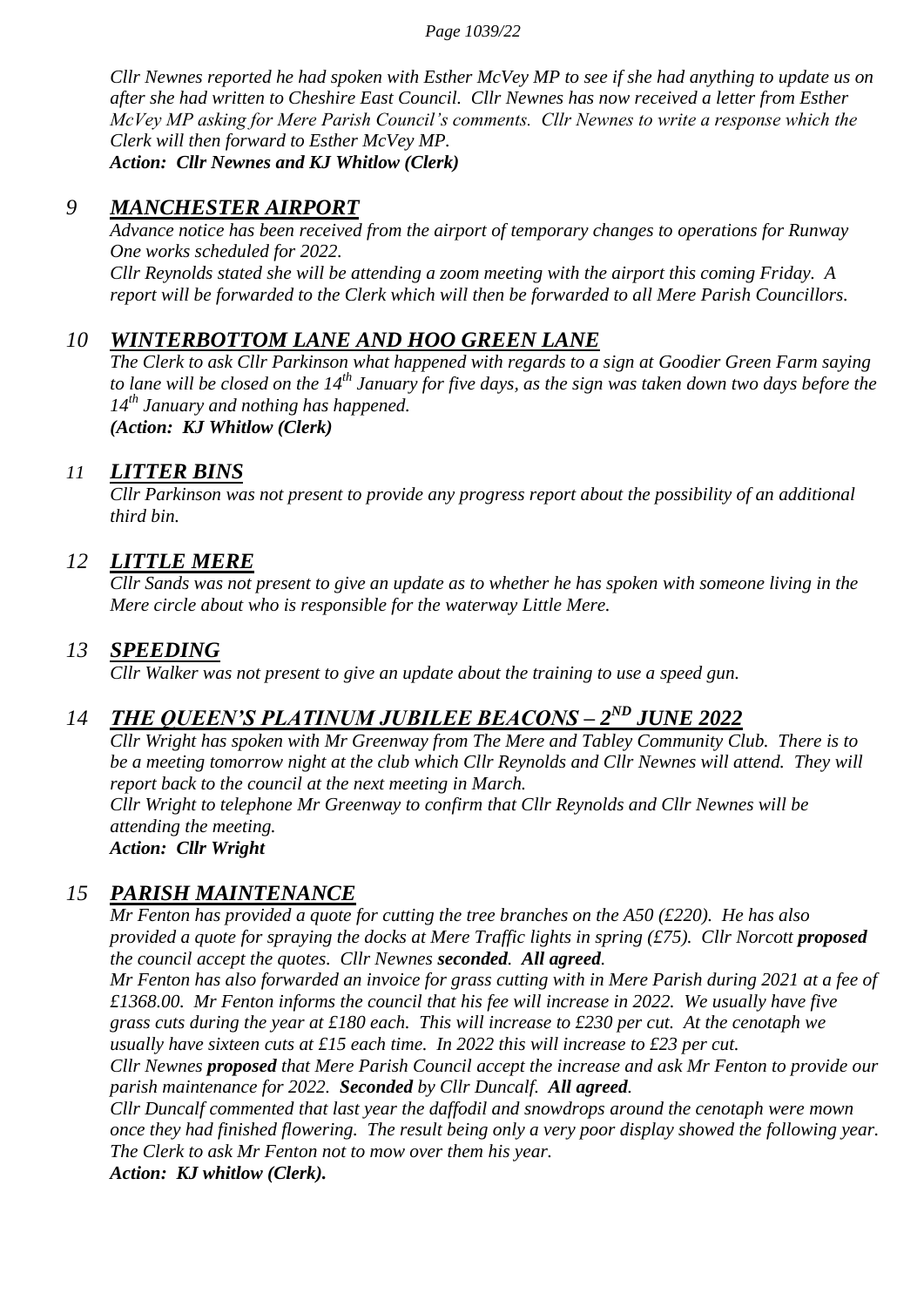### *16 BONFIRE EVENT*

*Cllr Norcott and Cllr Sands have not collected the items from Mr Stott yet to be stored at their homes. Cllr Norcott to arrange this to happen and will liaise with Mr Stott and Cllr Sands. Action: Cllr D Norcott*

*The council agreed to hold a Firework Event this year on the 5th November at Mere and Tabley Community Club. However trees have been planted in the field where the bonfire is usually sited therefore it may have to be a fireworks display only.*

*The Clerk to obtain a quote from Lightech Sound and Light plus another company. Action: KJ Whitlow (Clerk)*

## *17 CHESHIRE EAST COUNCIL'S BALANCED BUDGET CONSULTATION*

*An email has been received from Cheshire East Council thanking Mere Parish Council for responding to the consultation. They also state that they have a commitment to publish all responses received as part of the consultation and include e-mails such as ours in the appendices of the consultation paper.*

### *18 DOBB LANE*

*The meeting was closed at 8:35pm and re-opened at 8.45pm Mere Parish Council has responded to Cheshire East Council stating that the council did not agree to the application for Dobb Lane to be made a restricted by way. Mere Parish Council has since received a response from the Definitive Map Officer which was read out to the meeting. The decision was taken to carry this item over to the next meeting in March.*

## *19 PLANNING APPLICATION DETAILS*

*There has been only one new planning application and no decision notices received since the previous meeting. Details are recorded in the Planning Book.*

### *20 RESPONSIBLE FINANCIAL OFFICERS REPORT*

*i.* The total in the cheque account at the beginning of this meeting is  $£5696.95$ *of which £170.43 belongs to the Archive Fund and £575.15 is the CIL money (has to be spent within 5 years – starting from 2021)*

- *ii. Community Infrastructure Levy (CIL) – Cheshire East Council have confirmed that we may spend the money on parish maintenance.*
- *iii. Community Infrastructure Levy (CIL) Annual Report – The annual report was submitted to Cheshire East Council before the 31st December 2021 and it has been recorded that we received £575.15 in 2021 and that none of the money has been spent yet.*
- *iv. In House AUDIT – Cllr Wright and Cllr Duncalf carried out an audit of the cheque book, bank statements and record of payments.*

## *21 ACCOUNTS FOR PAYMENT*

- *i. The Clerk for hours worked in October, November and December 2021 £879.09 Cheque made payable to "Kathryn J Whitlow" Cheque No: 100854*
- *ii. PAYE £330.29 Cheque made payable to "HM Revenue and Customs Only – 120PD00337552" Cheque No: 100855*